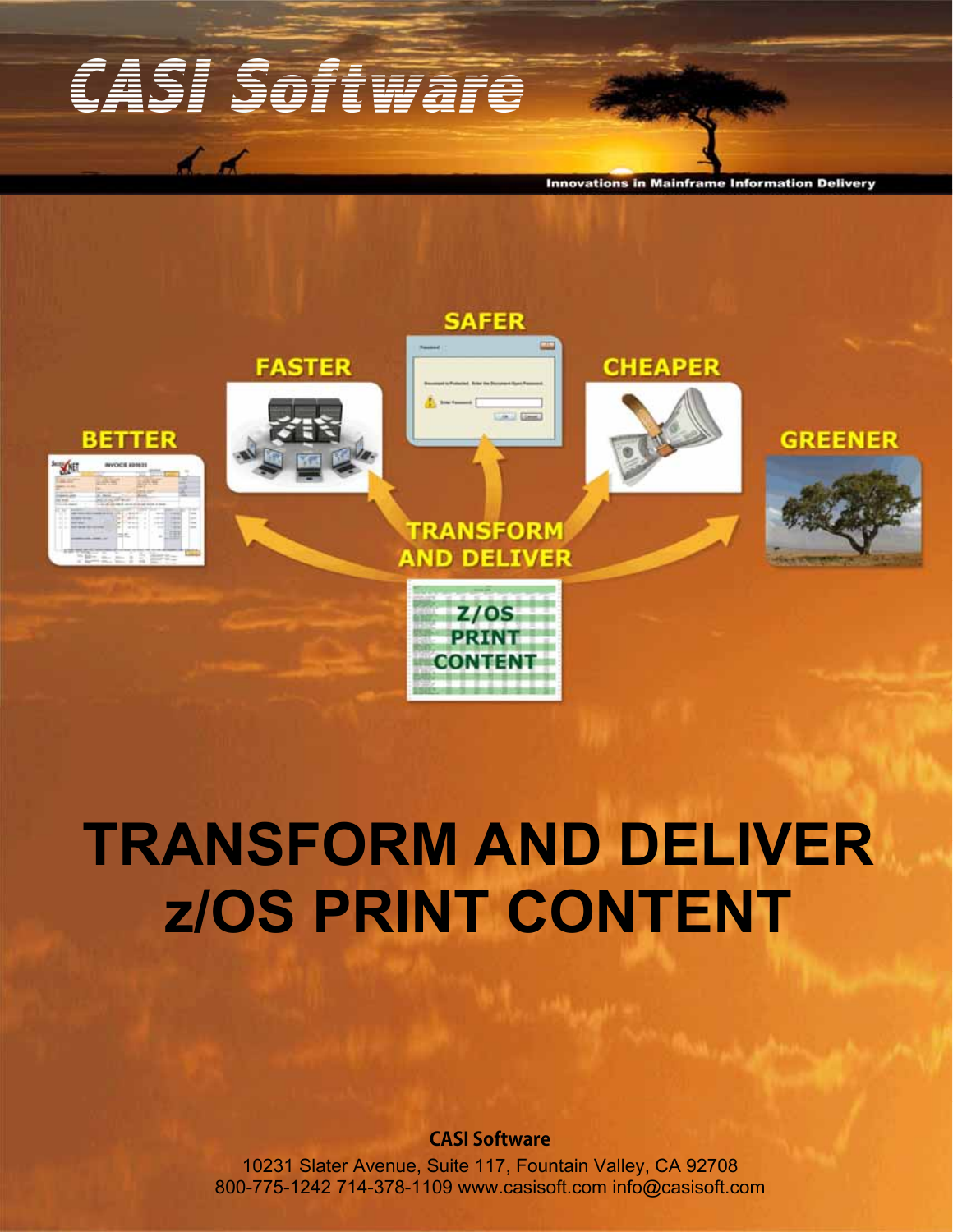# CASI Softwar

# **TRANSFORM AND DELIVER z/OS PRINT CONTENT**



Transform and enhance the appearance and usability of your documents with multiple fonts, overlays, bar codes, graphics, data dependent images, watermarks, hot links, and indexes.





**SAFER**

Your information is instantly in the hands of those who need it anywhere in the world. It is in the format the reader wants. It

Organizations worldwide rely on CASI Software's commercial-grade quality and expert support. All processing is performed on your mainframe to eliminate the risks of moving information to another platform for processing. CASI Software can encrypt and password-protect your documents.





Savings far exceed your software investment in a short time and your savings continue forever. Implementation is fast and easy; no application changes are required. Start with an individual application and expand usage to other applications to further improve your ROI.



**GREENER** Reduce your energy consumption, waste generation and carbon footprint. Demonstrate your concern for the environment with tangible proof of a greener solution. You not only save money – you save trees and maybe even a forest.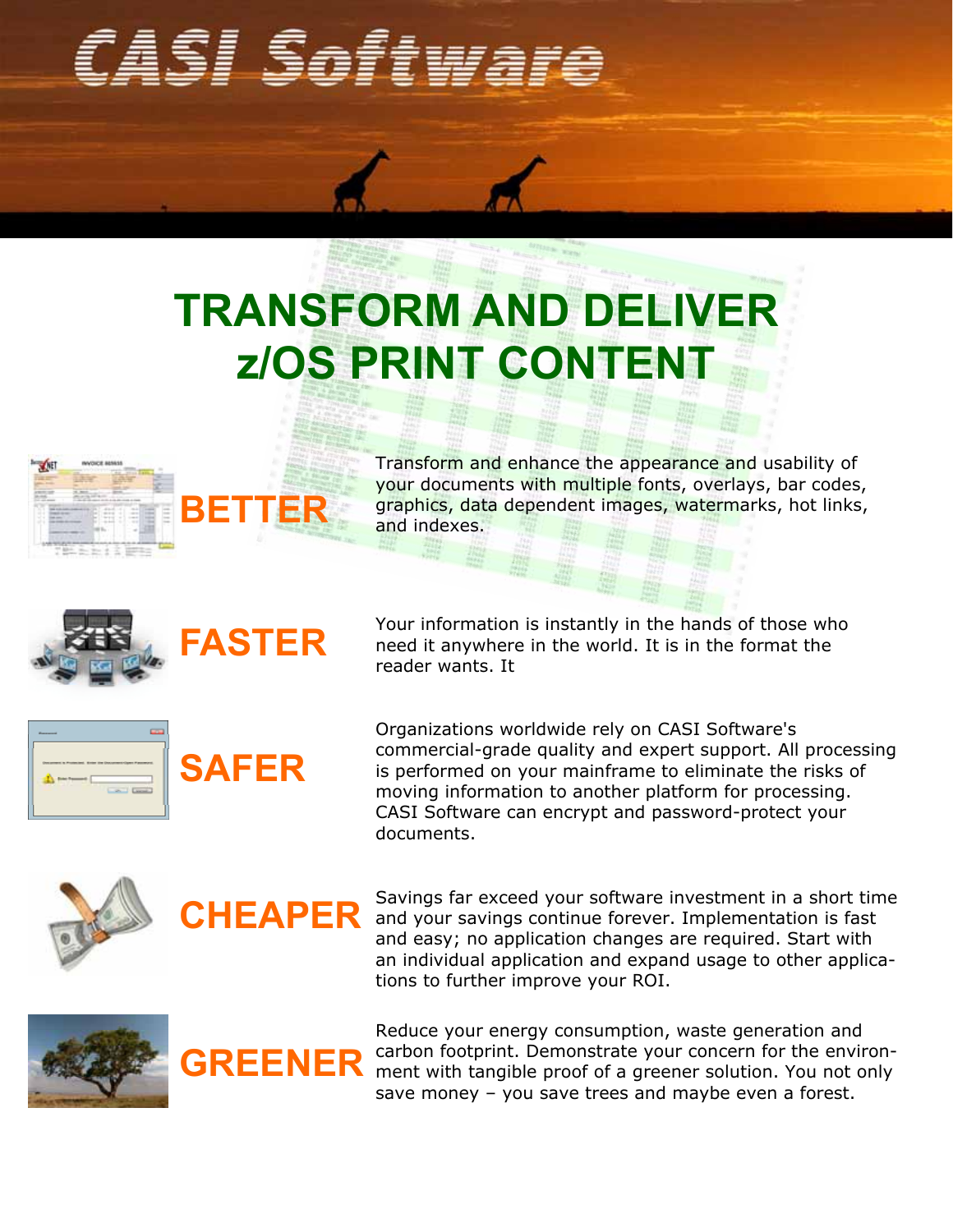

## **ADVANCED DELIVERY**





## **ADVANCED FUNCTION**



**Password Protection**





### **Index / Bookmarks**







**Overlays Graphics and Watermarks**



**Embedded Attachments**

| -- |  |
|----|--|
|    |  |

**Specific Signatures**



### **Sensitive Data Masked Out**



### **Dynamic Graphics**

| ╌<br>T<br>_<br>۳<br>__                         |   |
|------------------------------------------------|---|
| ---<br>51<br>$\alpha$<br>٠                     |   |
| ٠                                              | × |
| т                                              |   |
| Ŧ<br>3<br>$\sim$<br>-                          | ۰ |
| 75<br>r                                        |   |
| $\sim$<br>--                                   |   |
| and classific deaths developed<br>.<br>_______ |   |

**Multiple SYSOUTs in a Single eMail**